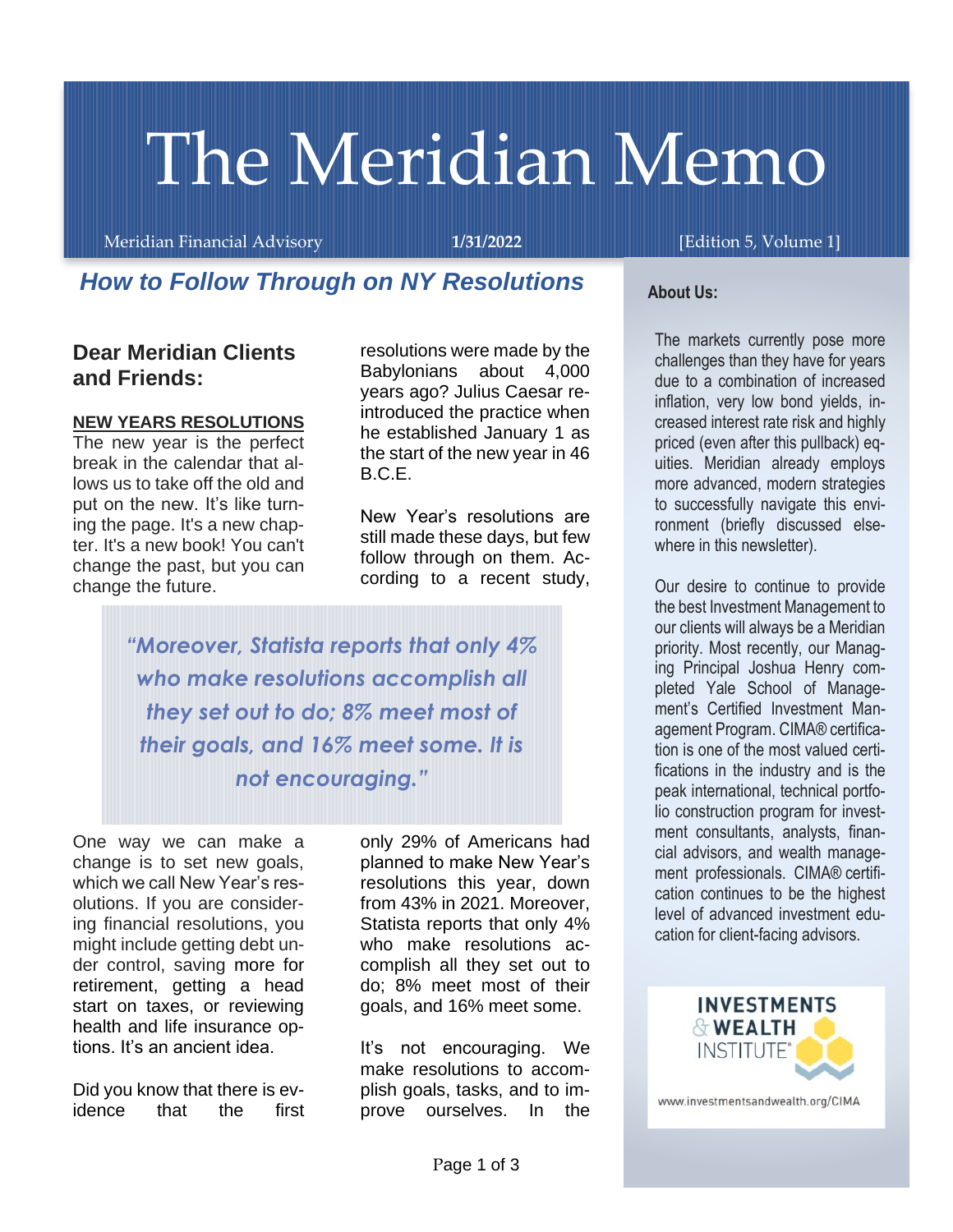financial realm, wouldn't it feel great to resolve to and get debt under control, save more for retirement, get a head start on taxes, or finally review those health and life insurance options?

We get a sense of satisfaction when we "check that box." So how can we increase our chances of success? Follow-through is critical, and these tips will help you not only set, but attain your goals in the new year.

Set resolutions and achieve your goals:

**1**. **What resolutions are important to you?** Set goals that are meaningful and within reach. Many set worthy goals, but they are too lofty or too difficult to accomplish. Traveling the world may be exciting, but it requires massive planning. And, honestly, it's vague.

A healthier lifestyle is a good resolution, too. But what does it mean to you? Does it mean working out or losing weight? If it's working out, then what, when, and how often?

Be specific and get granular. Do you want to start a new hobby? Have you always wanted to paint? Check with local resources in your area and sign up for a class by the end of the month. It's specific, and you have attached a date to your resolution.

**2**. **Don't choose too many resolutions.** Choose too

many and you'll likely end up accomplishing little. Instead, pick one or two. Elizabeth Saunders writes in the Harvard Business Review, "Because there aren't usually instant negative effects, you'll tend to look at these goals as 'extras.' And since most of us don't have much time or energy for a lot of extras, you'll increase your likelihood of success by picking just one or two resolutions." Agreed.

**3. Write down your goals.**

According to "Psychology professor Dr. Gail Matthews, at the Dominican University in California, led a study on goal-setting with nearly 270 participants. The results? You are 42% more likely to achieve your goals if you write them down "

Writing down your resolutions has a two-fold effect: it forces clarity, and it is motivating.

have your resolution, you've written it down, and you have a date.

It may seem like a daunting task. But what if you were to schedule one room each day, or two rooms a week. Instead of always focusing on a faraway peak, you are taking one step at a time, and your goal is now manageable.

**5. Recognize small wins.**  Writing down your small successes allows you to see your progress.

**6. Keep yourself accountable.** And whatever your resolution may be, it helps to have an accountability partner preferably someone you look up to. Besides, you can encourage each other.

**7. Reward yourself.** There will be an inherent sense of satisfaction when you have



**4. Implement a plan to achieve your resolutions.** For example, let's take something simple. You want to get your house cleaned by the beginning of spring. You achieved your New Year's resolution, but why not give yourself a prize, a reward when you have checked that box? It's an accomplishment,